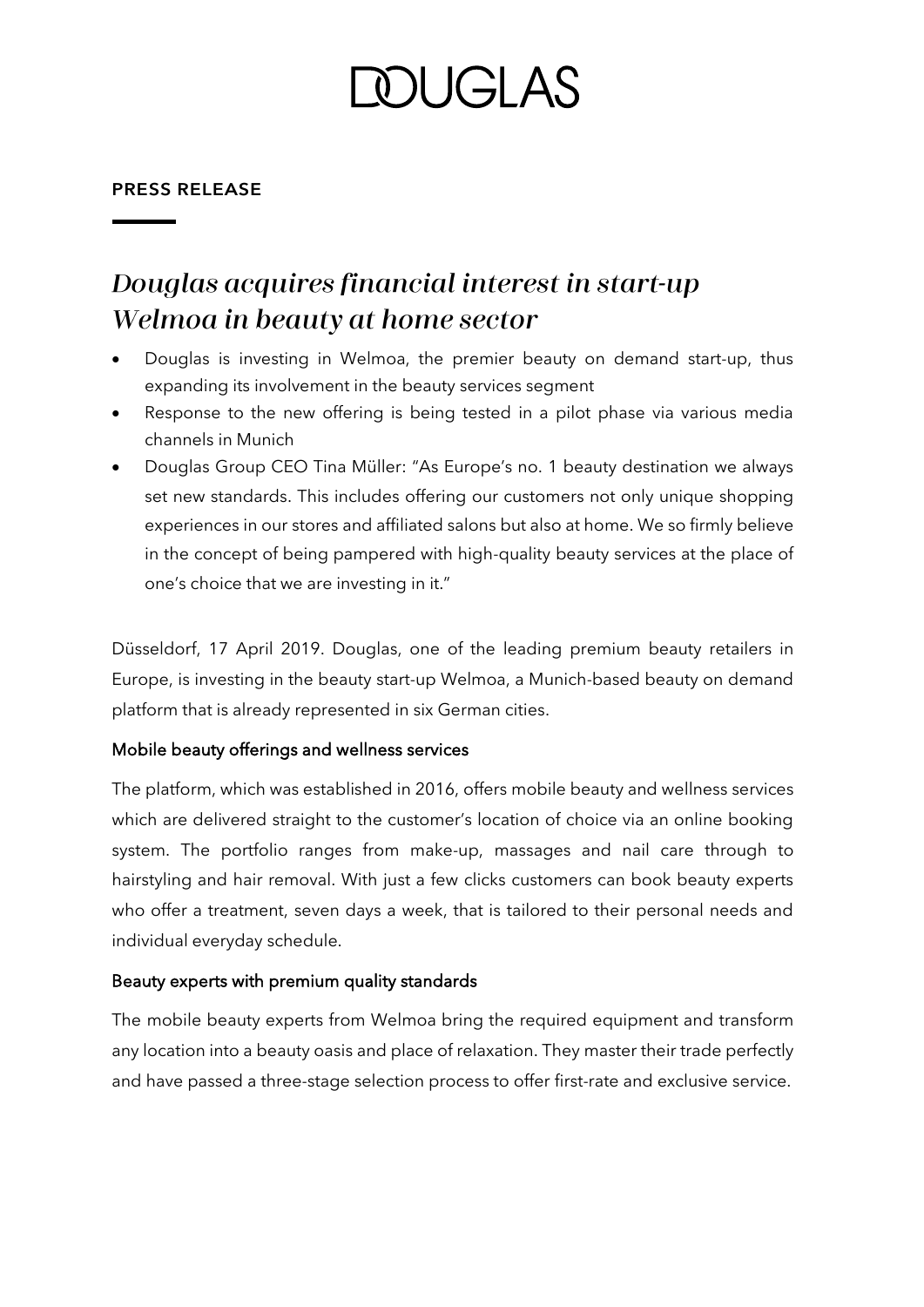# **DOUGLAS**

#### A win-win partnership through media-for-equity investment

"As Europe's no. 1 beauty destination we always set new standards. This includes offering our customers not only unique shopping experiences in our stores and affiliated salons but also at home. We want to provide this innovative and exclusive service in cooperation with Welmoa. We so firmly believe in the concept of being pampered with high-quality beauty services at the place of one's choice that we are investing in it," says Tina Müller, Group CEO of Douglas.

Douglas is not merely acquiring a financial interest in Welmoa as a classic venture capitalist but also acts as a media-for-equity investor. Response to the new offering in Munich is being tested in a pilot phase. Existing Douglas customers moreover benefit from introductory offers.

Douglas CMO Lucas van Eeghen: "As an innovative beauty player we are always on the lookout for exciting investment opportunities that are in line with our #FORWARDBEAUTY strategy. In Germany Welmoa is a pioneer and currently the premier company in the beauty at home segment – a market that is already booming in America. We want to enter this exciting field together with Welmoa and give our customers access to premium beauty services."

#### On a joint learning path with Douglas

"We see Douglas as a strategic investor whose media power and marketing expertise offers us a unique opportunity to publicise our service to an even more targeted audience and receive assistance in our expansion process," according to Analena Gabloner, founder of Welmoa.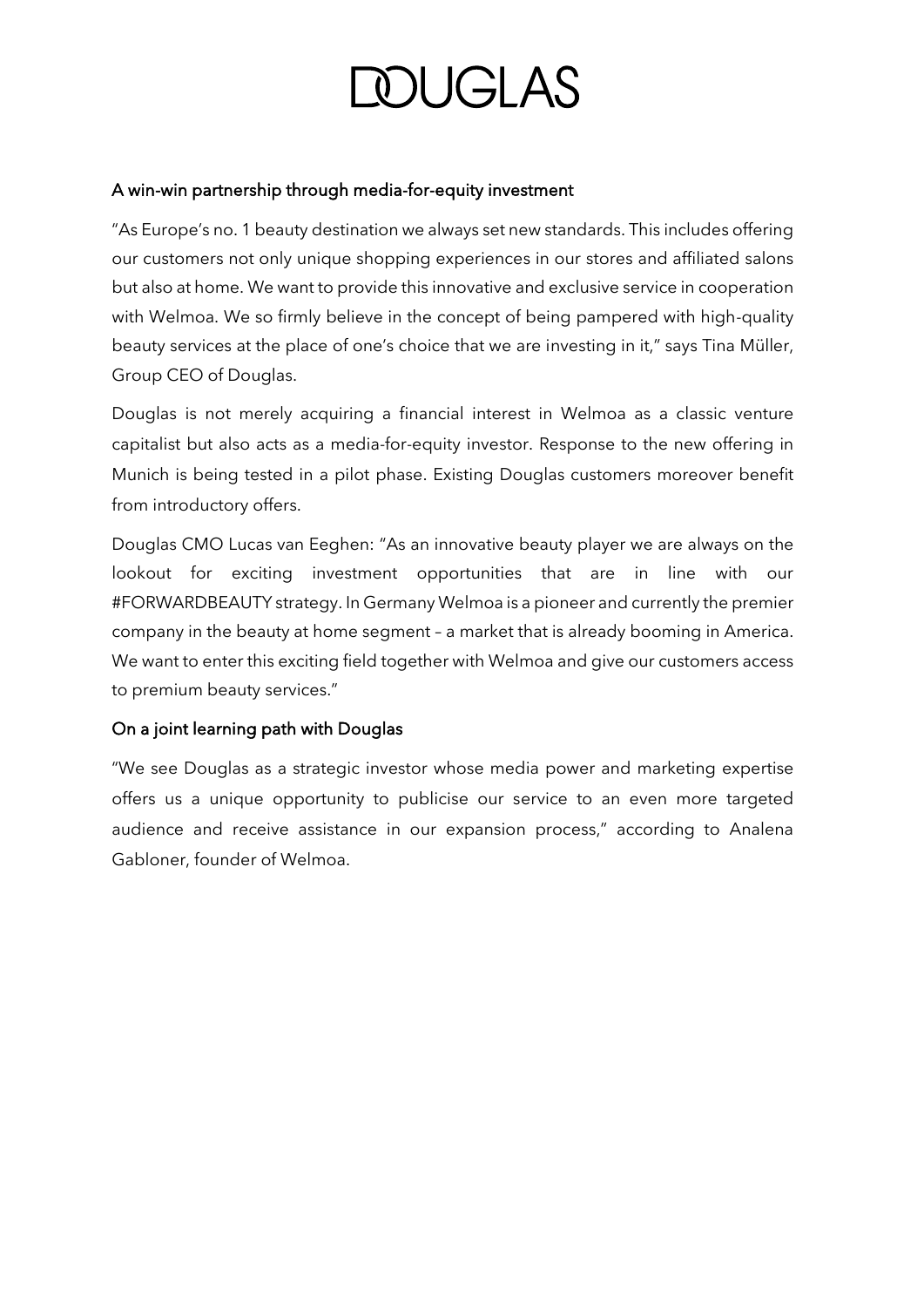### *DUGLAS*

#### [www.welmoa.de](http://www.welmoa.de/)



#### **ABOUT DOUGLAS:**

Douglas is one of the leading premium beauty retailers in the European beauty industry with about 2,400 stores and fast-growing online shops in 24 European countries. In the financial year 2017/18, the company generated sales of 3.3 billion euros. Every day, around 20,000 dedicated beauty advisors strive to make their customers more beautiful and thus happier. Douglas has a portfolio of some 50,000 high-quality products of more than 650 brands in the areas of perfumery, decorative cosmetics and skincare as well as food supplements and accessories. With around 40 million Beauty Card holders, Douglas has one of the largest customer loyalty programs in Europe. Providing excellent consultation and a range of unique services, Douglas is one of the leading companies in the beauty market – both online and in stores.

#doitforyou